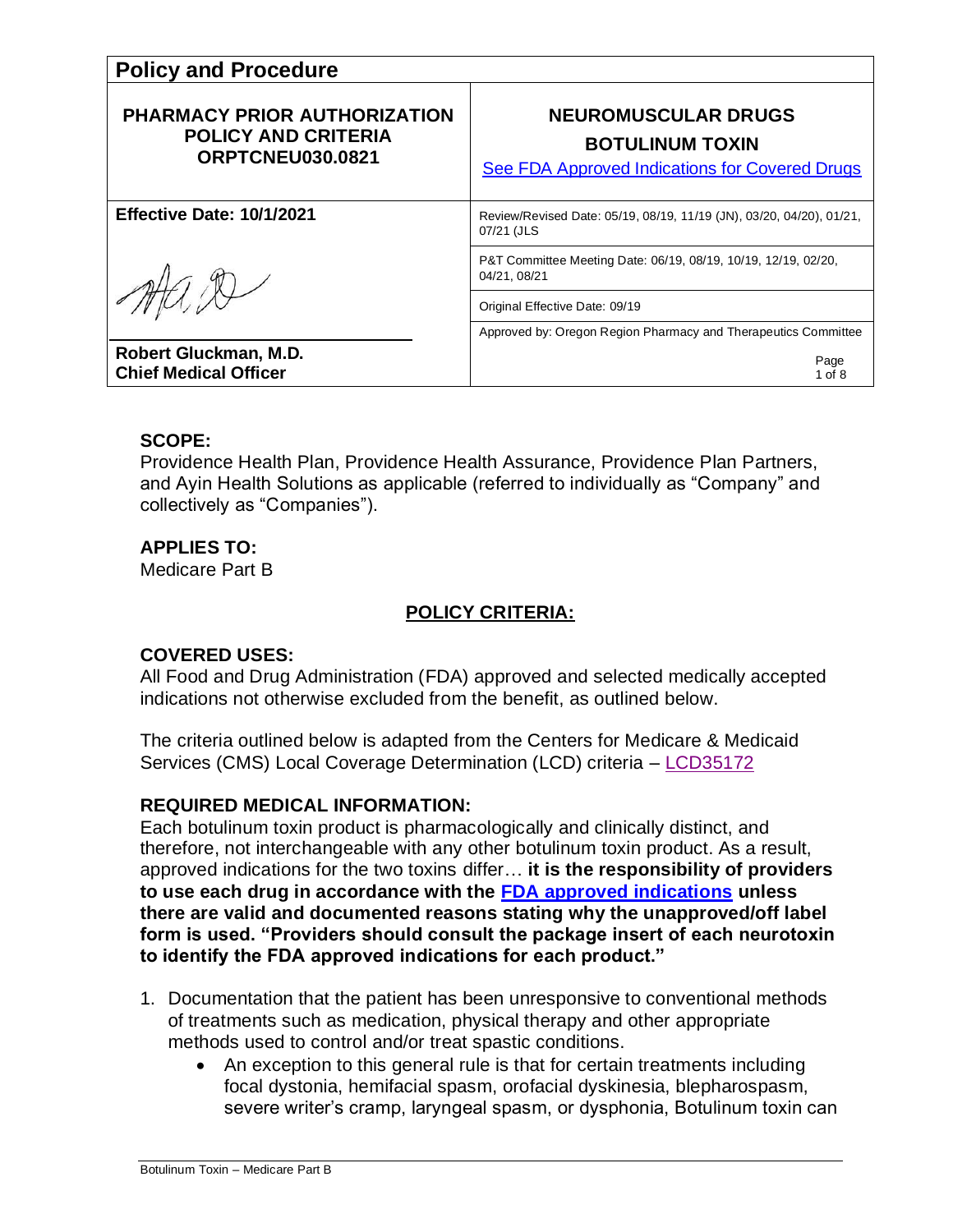# **NEUROMUSCULAR DRUGS BOTULINUM TOXIN**

be an initial mode of therapy, and in these circumstances it is not necessary to show that other methods of treatment have been tried and proven unsuccessful.

- 2. For certain spastic conditions (e.g., cerebral palsy, stroke, head trauma, spinal cord injuries and multiple sclerosis), coverage will be limited to those conditions listed in the Covered ICD-10-CM section of the [LCD.](https://www.cms.gov/medicare-coverage-database/view/article.aspx?articleId=57186)
- 3. Botulinum toxin can be used to reduce spasticity or excessive muscular contractions to relieve pain, to assist in posturing and walking, to allow better range of motion, to permit better physical therapy, and to reduce severe spasm in order to provide adequate perineal and palmar hygiene.
- 4. Botulinum toxin has indications for overactive bladder and severe primary axillary hyperhidrosis,
- 5. Due to the rarity of severe organic writer's cramp, Medicare would not expect to see the treatment of this condition billed frequently.
- 6. There may be patients who require Electromyography (EMG) in order to determine the proper injection site(s). The electromyography procedure codes specified in the HCPCS section of this policy may be covered if the physician has difficulty in determining the proper injection site(s). It should be noted that needle electromyographic procedures include the interpretation of electrical waveforms measured by equipment that produces both visible and audible components of electrical signals recorded from the muscle(s) studied by the needle electrode. Electromyography equipment must be capable of showing both visual and auditory components of the electrical activity produced by and recorded from within muscle tissue by the needle electrode for myopathy or neuropathy diagnosis. For purposes of botulinum injection guidance, the EMG tools that have audible output alone are sufficient.
- 7. For the appropriate initial and total doses of Botulinum toxins please consult the FDA, manufacturers' recommendations or the AHFS.
- 8. Coverage of treatments provided may be continued unless any two treatments in a row, utilizing an appropriate or maximum dose of a Botulinum toxin, fail to produce a satisfactory clinical response. In such situations it may be appropriate to use an alternative Botulinum toxin **once** in order to determine if a more satisfactory response can be obtained. Providers must also document the results of and response to these injections.
- 9. Requests may be considered for redetermination (formerly appeal) for continued treatment during a treatment period or for resumption at a later date if satisfactory results have not been obtained and compelling clinical evidence of medical necessity for continued treatment is presented.
- 10. Medicare will allow payment for one injection per site regardless of the number of injections made into the site. A site is defined as including muscles of a single contiguous body part, such as a single limb, single eyelid, side of the face, side of the neck, both vocal cords, etc.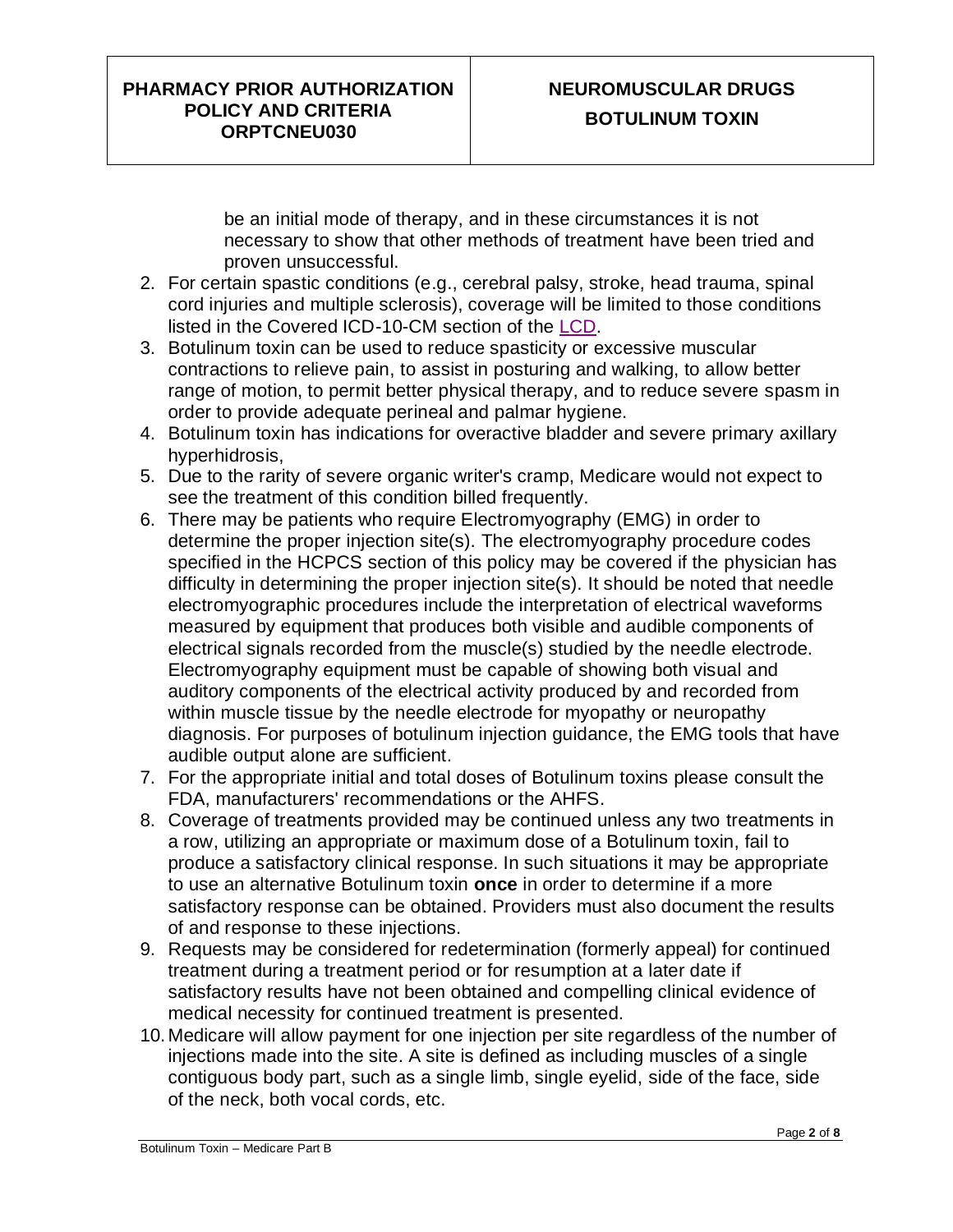# **NEUROMUSCULAR DRUGS BOTULINUM TOXIN**

- 11.For treatment of achalasia and cardiospasm, Botulinum toxin should be used only after one or more of these conditions have been met and documented:
	- The patient has failed conventional therapy.
	- The patient is at high risk of complications from pneumatic dilation or surgical myotomy.
	- The patient who refuses surgical myotomy or balloon dilation, in reference to a less invasive risky procedure.
	- A prior myotomy or dilatation has failed
	- A prior dilatation caused an esophageal perforation.
	- The patient has an epiphrenic diverticulum or hiatal hernia, both of which increase the risk of dilatation induced perforation.
- 12.Botulinum Toxin is covered for prophylaxis of headaches in adult patients with chronic migraine (greater than or equal to 15 days per month with headache lasting four hours a day or longer).
- 13. It is also covered for the treatment of overactive bladder with symptoms of urge urinary incontinence, urgency, and frequency, in adults who have an inadequate response to or are intolerant of an anticholinergic medication.
- 14.Treatment of skin wrinkles ICD-10 CM code L11.8,L57.2, L57.4, L66.4, L87.1, L90.3, L90.4, L92.2, L94.8, L98.5, L98.6 using Botulinum toxin is cosmetic and is not covered by Medicare.
- 15.Acceptance of Botulinum Toxin has not been established for the following conditions (USP DI 2006):
	- Deviations over 50 prism diopters
	- Restrictive strabismus
	- Chronic paralytic strabismus except to reduce antagonist contracture in conjunction with surgical repair
	- Duane's syndrome with lateral rectus muscle weakness
	- Recurrent temporomandibular joint (TMJ) disorder
- 16.Anal spasm, irritable colon, biliary dyskinesia, or any treatment of spastic conditions not listed as covered in this policy are considered to be cosmetic, investigational, or not safe and effective.
- 17.The use of Botulinum toxin to treat muscle tension is considered not proven effective.
- 18. Due to the short life of Botulinum toxin, Medicare will reimburse the unused portion of these drugs only when vials are not split between patients. Use modifier JW to code for drug wastage on a separate line of the claim form. The documentation must show in the patient's medical record the exact dosage of the drug given, exact amount and reason for unavoidable wastage, and the exact amount of the discarded portion of the drug.
- 19.Scheduling of more than one patient is encouraged to prevent wastage of Botulinum toxins. If a vial is split between two patients, the billing in these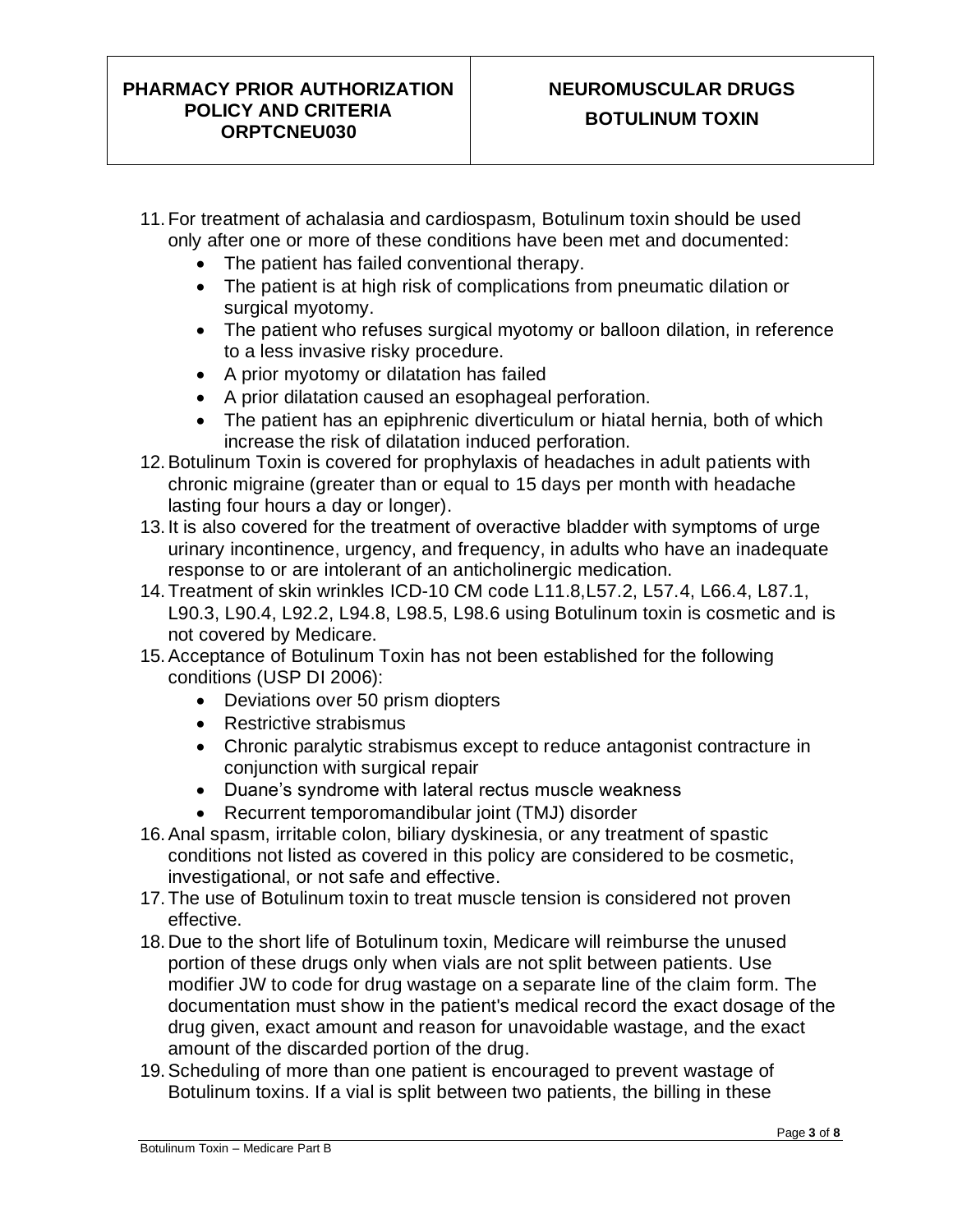instances must be for the exact amount of Botulinum toxin used on each individual patient. Medicare would not expect to see billing for the full fee amount for Botulinum toxin on each beneficiary when the vial is split between two or more patients.

## **COVERAGE DURATION:**

Initial authorization and reauthorization will be approved for one year

**\_\_\_\_\_\_\_\_\_\_\_\_\_\_\_\_\_\_\_\_\_\_\_\_\_\_\_\_\_\_\_\_\_\_\_\_\_\_\_\_\_\_\_\_\_\_\_\_\_\_\_\_\_\_\_\_\_\_\_\_\_\_\_\_\_\_\_** *Requests for indications that were approved by the FDA within the previous six (6) months may not have been reviewed by the health plan for safety and effectiveness and inclusion on this policy document. These requests will be reviewed using the New Drug and or Indication Awaiting P&T Review; Prior Authorization Request ORPTCOPS047.*

*Requests for a non-FDA approved (off-label) indication requires the proposed indication be listed in either the American Hospital Formulary System (AHFS), Drugdex, or the National Comprehensive Cancer Network (NCCN) and is considered subject to evaluation of the prescriber's medical rationale, formulary alternatives, the available published evidence-based research and whether the proposed use is determined to be experimental/investigational.* 

*Coverage decisions are made on the basis of individualized determinations of medical necessity and the experimental or investigational character of the treatment in the individual case.*

#### **INTRODUCTION:**

Botulinum toxin injections are used to treat various focal muscle spastic disorders and excessive muscle contractions such as dystonias, spasms, twitches, etc. These drugs produce a presynaptic neuromuscular blockade by preventing the release of acetylcholine from the nerve endings. The resulting chemical denervation of muscle produces local paresis or paralysis and allows individual muscles to be weakened selectively. Botulinum toxins have the advantage of being potent neuromuscular blocking agents with good selectivity and duration of action.

Botulinum toxins types A and B are neurotoxins produced by Clostridium Botulinum. Botulinum Toxin Type A and Botulinum Toxin Type B have many similarities and as experience has been gained, medical consensus has gradually developed that the two toxins have similar, but not identical, properties. Each botulinum toxin product is pharmacologically and clinically distinct, and therefore, not interchangeable with any other botulinum toxin product. As a result, approved indications for the two toxins differ.

The rationale for treatment is to create temporary paralysis of sufficient depth and duration that the injected muscles become slightly atrophied and stretched. The antagonist muscle shortens simultaneously taking up the slack created by agonist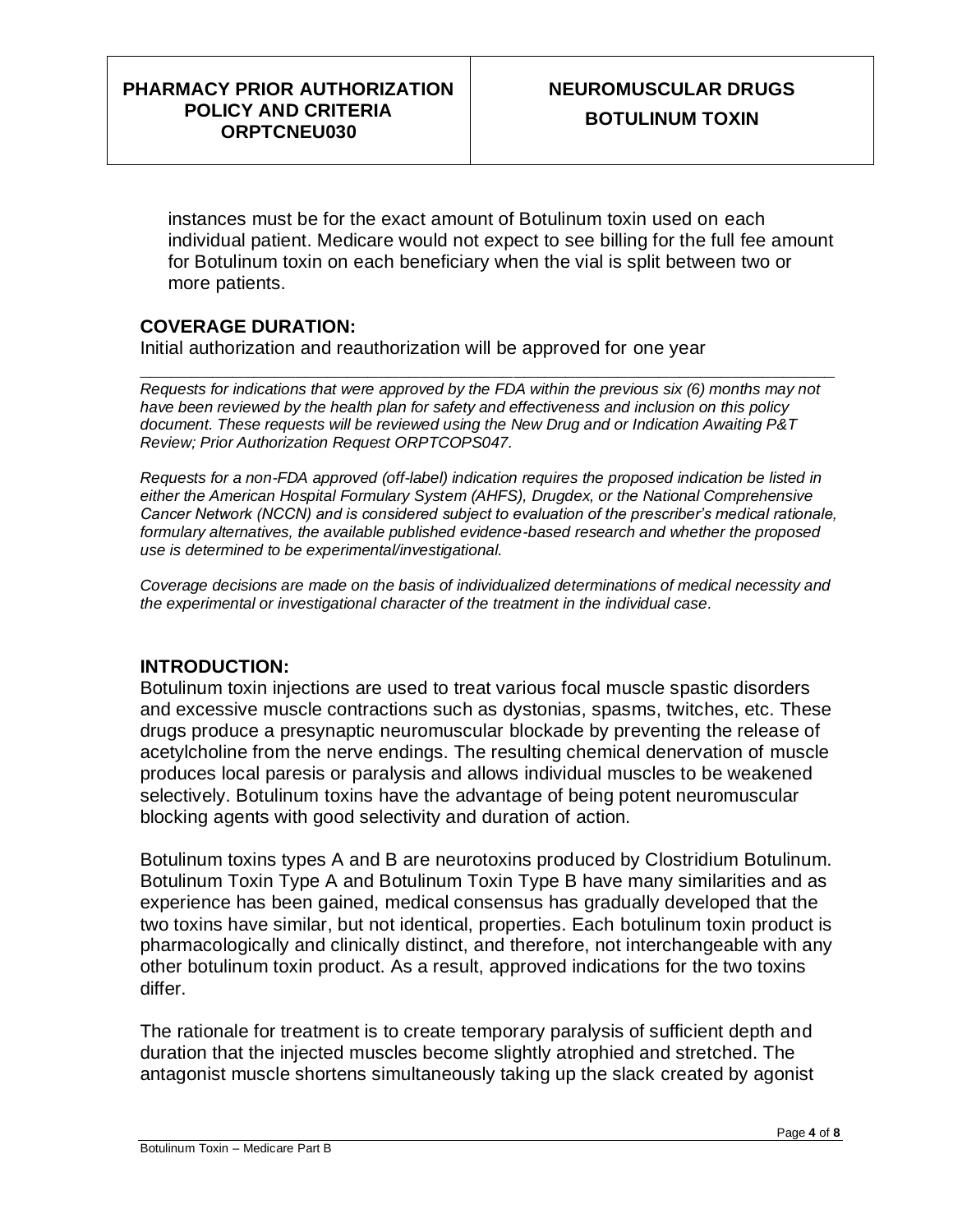paralysis. After several weeks enervation to the injected muscle returns. The safety and efficacy of long term use of Botox, Myobloc, Dysport or Xeomin is unknown.

## <span id="page-4-0"></span>**FDA APPROVED INDICATIONS:**

Botox® (onabotulinumtoxinA)

- Bladder Dysfunction in adults
- Chronic Migraine in adults
- Spasticity in patients 2 years of age and older
	- o Limitations of Use: has not been shown to improve upper extremity functional abilities, or range of motion at a joint affected by a fixed contracture.
- Cervical dystonia in adults
- Primary axillary hyperhidrosis in adults that is inadequately managed with topical agents
	- o Limitations of use:
		- Safety and effectiveness for hyperhidrosis in other body areas have not been established. Weakness of hand muscles and blepharoptosis may occur in patients who receive treatment for palmar hyperhidrosis and facial hyperhidrosis, respectively. Patients should be evaluated for potential causes of secondary hyperhidrosis (e.g., hyperthyroidism) to avoid symptomatic treatment of hyperhidrosis without the diagnosis and/or treatment of the underlying disease
		- Safety and effectiveness have not been established for the treatment of axillary hyperhidrosis in pediatric patients under age 18
- Blepharospasm and strabismus associated with dystonia, including benign essential blepharospasm or VII nerve disorders in patients 12 years of age and older.
- Pediatric Detrusor Overactivity associated with a Neurologic Condition

Dysport® (abebotulinumtoxinA)

- Glabellar Lines
- Cervical dystonia in adults
- Spasticity in patients two years of age and older

Myobloc® (rimabotulinumtoxinB)

- Cervical dystonia in adults
- Chronic sialorrhea in adults

Xeomin® (incobotulinumtoxinA)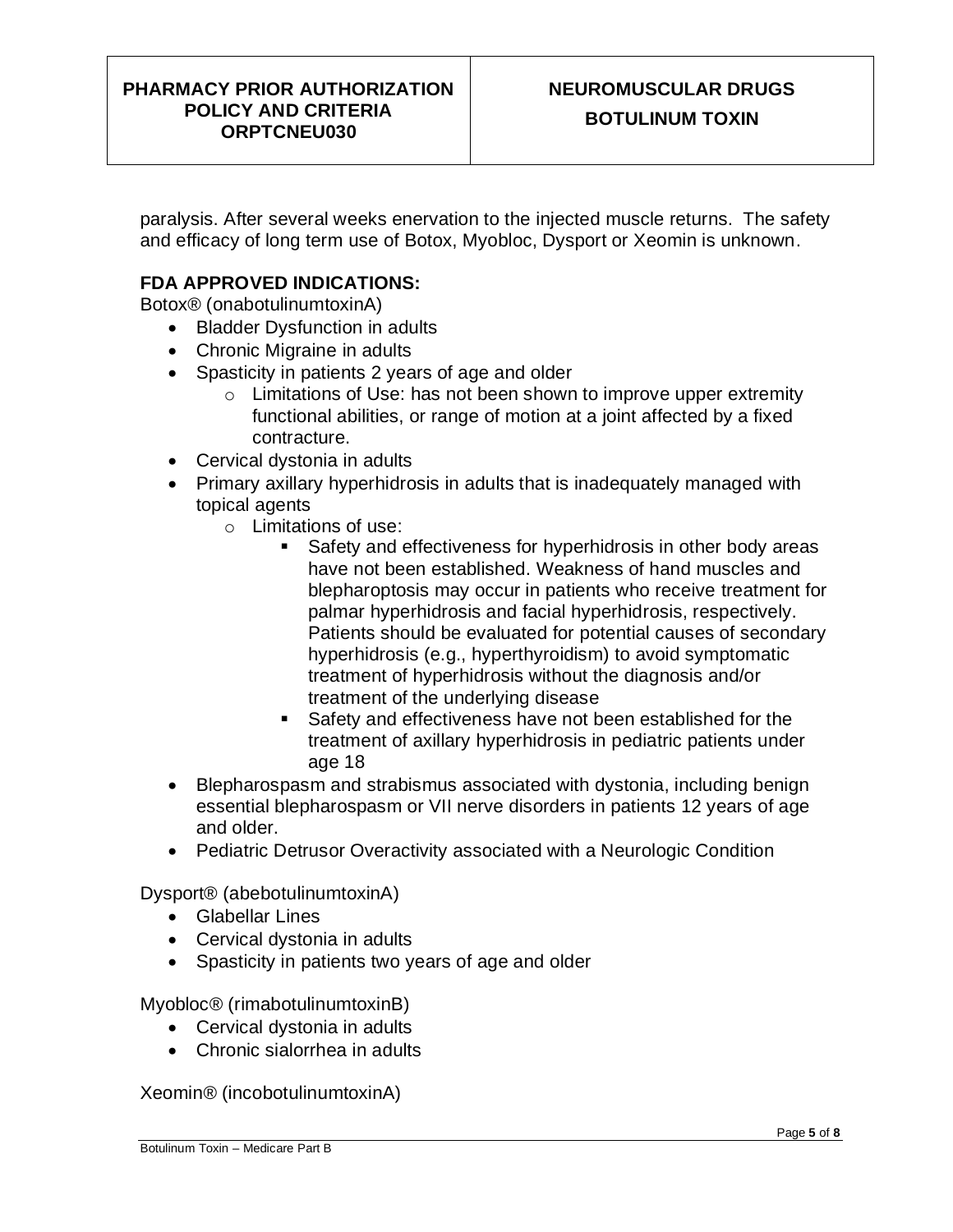- Chronic Sialorrhea in patients two years of age and older
- Glabellar Lines
- Cervical dystonia in adult patients
- Upper limb spasticity in adult patients
- Upper limb spasticity in pediatric patients two to 17 years of age, excluding spasticity caused by cerebral palsy
- Blepharospasm in adult patients

Jeuveau® (prabotulinumtoxinA-xvfs)

• Glabellar Lines

#### **POSITION STATEMENT:**

Coverage Guidance from LCD: "Botulinum toxin injections are used to treat various focal muscle spastic disorders and excessive muscle contractions such as dystonias, spasms, twitches, etc. These drugs produce a presynaptic neuromuscular blockade by preventing the release of acetylcholine from the nerve endings. The resulting chemical denervation of muscle produces local paresis or paralysis and allows individual muscles to be weakened selectively. Botulinum toxins have the advantage of being potent neuromuscular blocking agents with good selectivity and duration of action.

Botulinum Toxin Type A (Botox-onabotulinumtoxinA, Xeomin -incobotulinumtoxinA and Dysport-abotulinumtoxinA) are derived from a culture of Hall strain Clostridium Botulinum. Botulinum Toxin Type B (Myobloc – rimabotulinumtoxinB) is derived from the Bean strain of Clostridium Botulinum. Type B has the same action on neuromuscular conduction (blockade) as Type A.

Botulinum Toxin Type A and Botulinum Toxin Type B have many similarities and as experience has been gained, medical consensus has gradually developed that the two toxins have similar, but not identical, properties. Each botulinum toxin product is pharmacologically and clinically distinct, and therefore, not interchangeable with any other botulinum toxin product. As a result, approved indications for the two toxins differ. This A/B MAC has determined that the separate accepted indications for the four toxins will be combined into a single list of covered indications in this Local Coverage Determination (LCD) policy. However, it is the responsibility of providers to use each drug in accordance with the FDA approved indications unless there are valid and documented reasons stating why the unapproved/off label form is used. "Providers should consult the package insert of each neurotoxin to identify the FDA approved indications for each product."

## **CPT/HCPCS CODES**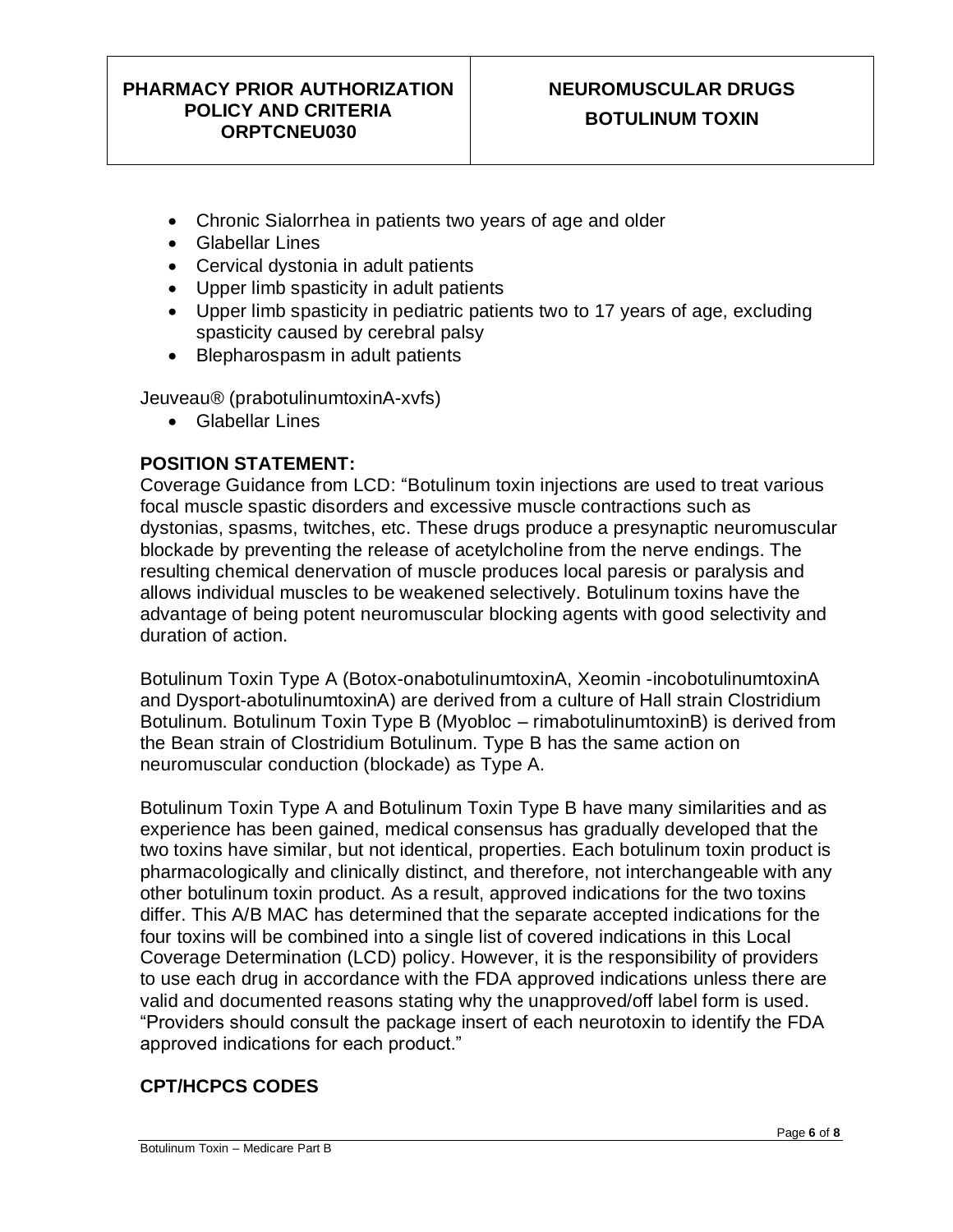# **NEUROMUSCULAR DRUGS BOTULINUM TOXIN**

| <b>Medicare Part B Only</b> |                                                                                                                                                                   |  |
|-----------------------------|-------------------------------------------------------------------------------------------------------------------------------------------------------------------|--|
|                             | <b>Prior Authorization Required</b>                                                                                                                               |  |
| 31513                       | Laryngoscopy, indirect; with vocal cord injection                                                                                                                 |  |
| 31570                       | Laryngoscopy, direct, with injection into vocal cord(s), therapeutic                                                                                              |  |
| 43201                       | Esophagoscopy, flexible, transoral; with directed submucosal injection(s), any<br>substance                                                                       |  |
| 43236                       | Esophagogastroduodenoscopy, flexible, transoral; with directed submucosal<br>injection(s), any substance                                                          |  |
| 46505                       | Chemodenervation of internal anal sphincter                                                                                                                       |  |
| 52287                       | Cystourethroscopy, with injection(s) for chemodenervation of the bladder                                                                                          |  |
| 64611                       | Chemodenervation of parotid and submandibular salivary glands, bilateral                                                                                          |  |
| 64612                       | Chemodenervation of muscle(s); muscle(s) innervated by facial nerve,<br>unilateral (eg, for blepharospasm, hemifacial spasm)                                      |  |
| 64615                       | Chemodenervation of muscle(s); muscle(s) innervated by facial, trigeminal,<br>cervical spinal and accessory nerves, bilateral (eg, for chronic migraine)          |  |
| 64616                       | Chemodenervation of muscle(s); neck muscle(s), excluding muscles of the<br>larynx, unilateral (eg, for cervical dystonia, spasmodic torticollis)                  |  |
| 64617                       | Chemodenervation of muscle(s); larynx, unilateral, percutaneous (eg, for<br>spasmodic dysphonia), includes guidance by needle electromyography, when<br>performed |  |
| 64640                       | Destruction by neurolytic agent; other peripheral nerve or branch                                                                                                 |  |
| 64642                       | Chemodenervation of one extremity; 1-4 muscle(s)                                                                                                                  |  |
| 64643                       | Chemodenervation of one extremity; each additional extremity, 1-4 muscle(s)<br>(List separately in addition to code for primary procedure)                        |  |
| 64644                       | Chemodenervation of one extremity; 5 or more muscles                                                                                                              |  |
| 64645                       | Chemodenervation of one extremity; each additional extremity, 5 or more<br>muscles (List separately in addition to code for primary procedure)                    |  |
| 64646                       | Chemodenervation of trunk muscle(s); 1-5 muscle(s)                                                                                                                |  |
| 64647                       | Chemodenervation of trunk muscle(s); 6 or more muscles                                                                                                            |  |
| 64650                       | Chemodenervation of eccrine glands; both axillae                                                                                                                  |  |
| 64653                       | Chemodenervation of eccrine glands; other area(s) (eg, scalp, face, neck),<br>per day                                                                             |  |
| 67345                       | Chemodenervation of extraocular muscle                                                                                                                            |  |
| 95873                       | Electrical stimulation for guidance in conjunction with chemodenervation (List                                                                                    |  |
|                             | separately in addition to code for primary procedure)                                                                                                             |  |
| 95874                       | Needle electromyography for guidance in conjunction with chemodenervation                                                                                         |  |
|                             | (List separately in addition to code for primary procedure)                                                                                                       |  |
| J0585                       | Injection, onabotulinumtoxina, 1 unit                                                                                                                             |  |
| J0586                       | Injection, abobotulinumtoxina, 5 units                                                                                                                            |  |
| J0587                       | Injection, rimabotulinumtoxinb, 100 units                                                                                                                         |  |
| J0588                       | Injection, incobotulinumtoxin a, 1 unit                                                                                                                           |  |